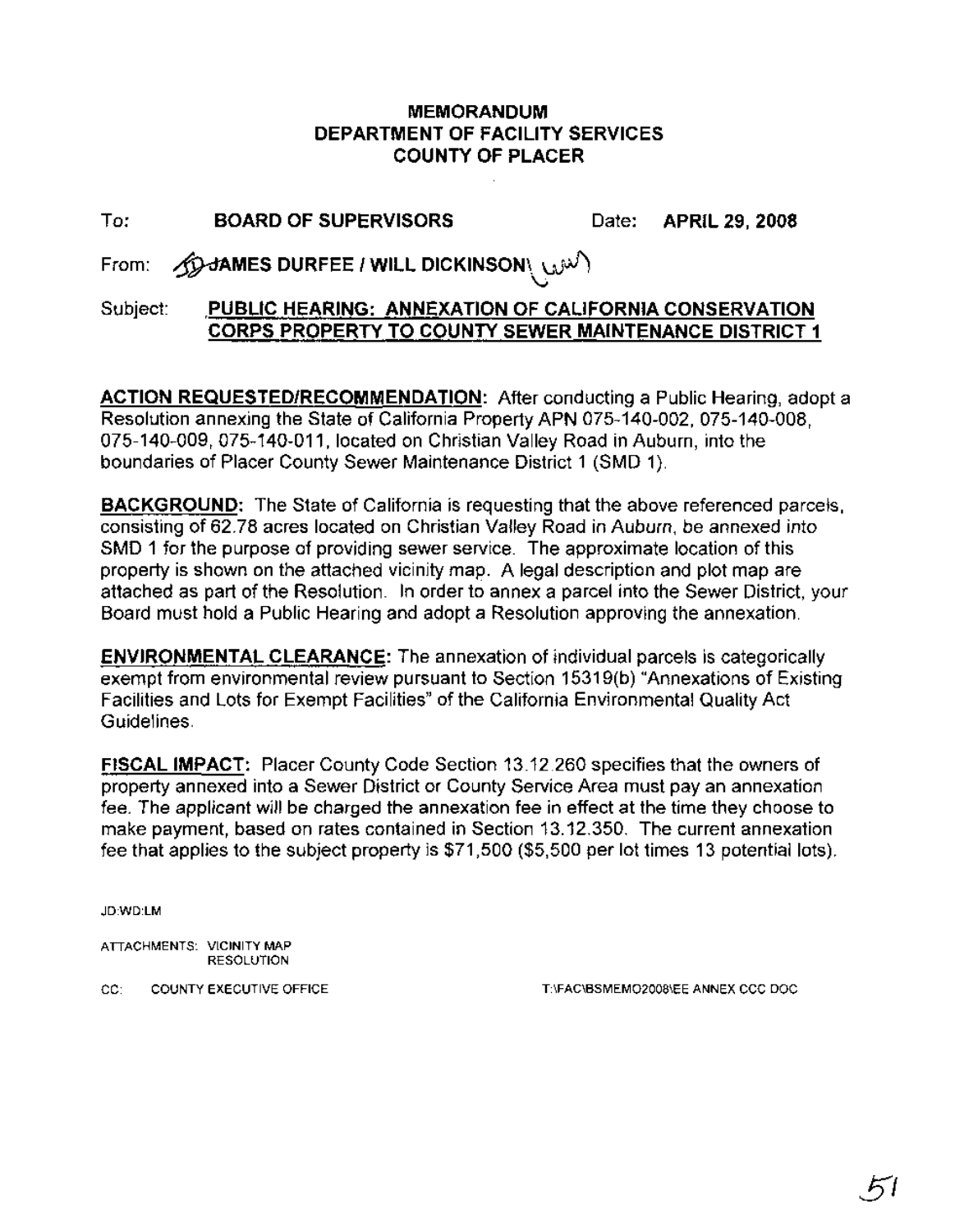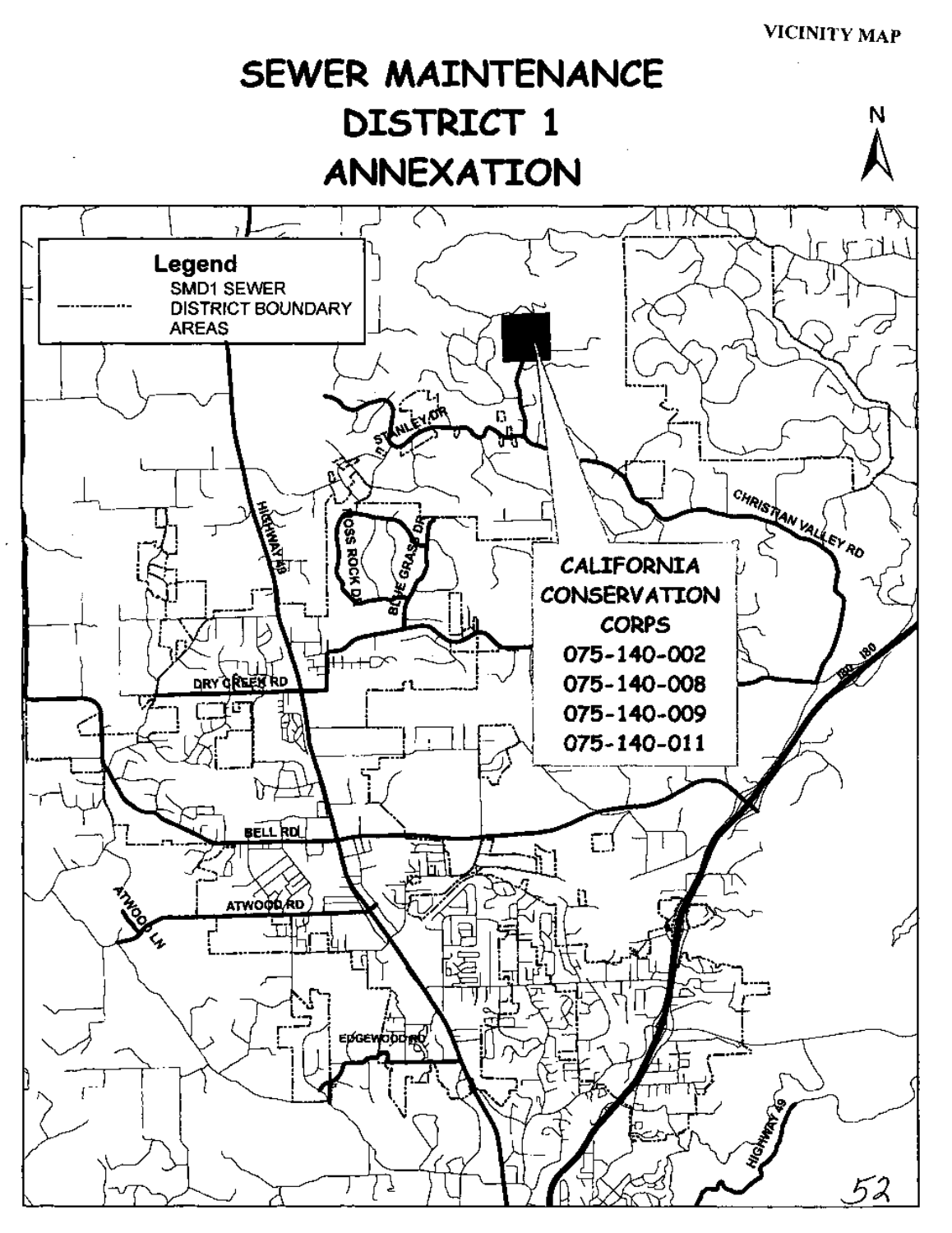# **Before The Board of Supervisors County of Placer, State Of California**

**In the matter of: A RESOLUTION ANNEXING THE PROPERTY OF THE STATE OF CALIFORNIA APN: 075-140-002, 075-140-008, 075-140-009 AND 075-140-011 INTO SEWER MAINTENANCE DISTRICT 1**

| Resolution No.       |  |
|----------------------|--|
| Ordinance No.        |  |
| <b>First Reading</b> |  |

The following RESOLUTION was dUly passed by the Board of Supervisors of the County of Placer at a regular meeting held **contain the following**, by the following vote on roll call:

Ayes:

Noes:

Absent:

Signed and approved by me after its passage.

Attest: Clerk of said Board Chairman, Board of Supervisors

BE IT RESOLVED, by the Board of Supervisors of the County of Placer, State of California, as follows:

- I. The Board of Supervisors hereby determines that the property shown on Exhibit "A", and on the map entitled Exhibit "B", attached hereto and incorporated herein, will be benefited by annexation to Sewer Maintenance District 1. Such land contains approximately 62.78 acres.
- 2. The boundaries of Sewer Maintenance District 1 shall be altered to include such territory upon payment of the annexation fee in effect at the time the applicant chooses to make payment, based on rates contained in Section 13.12.350 of the County Code. The annexation fee that applies to the subject property as of the date of this Resolution is \$71,500 (\$5,500 per lot times 13 potential lots), which shall be deposited in the County Treasury to the credit of the Sewer District.
- 3. This determination is only valid for one year. Should the applicant fail to pay the required annexation fee within one year, the applicant must reapply for annexation.

ATIACHMENTS: EXHIBIT A

EXHIBIT B T:\FAC\BSMEMO2008\EE ANNEX CCC.DOC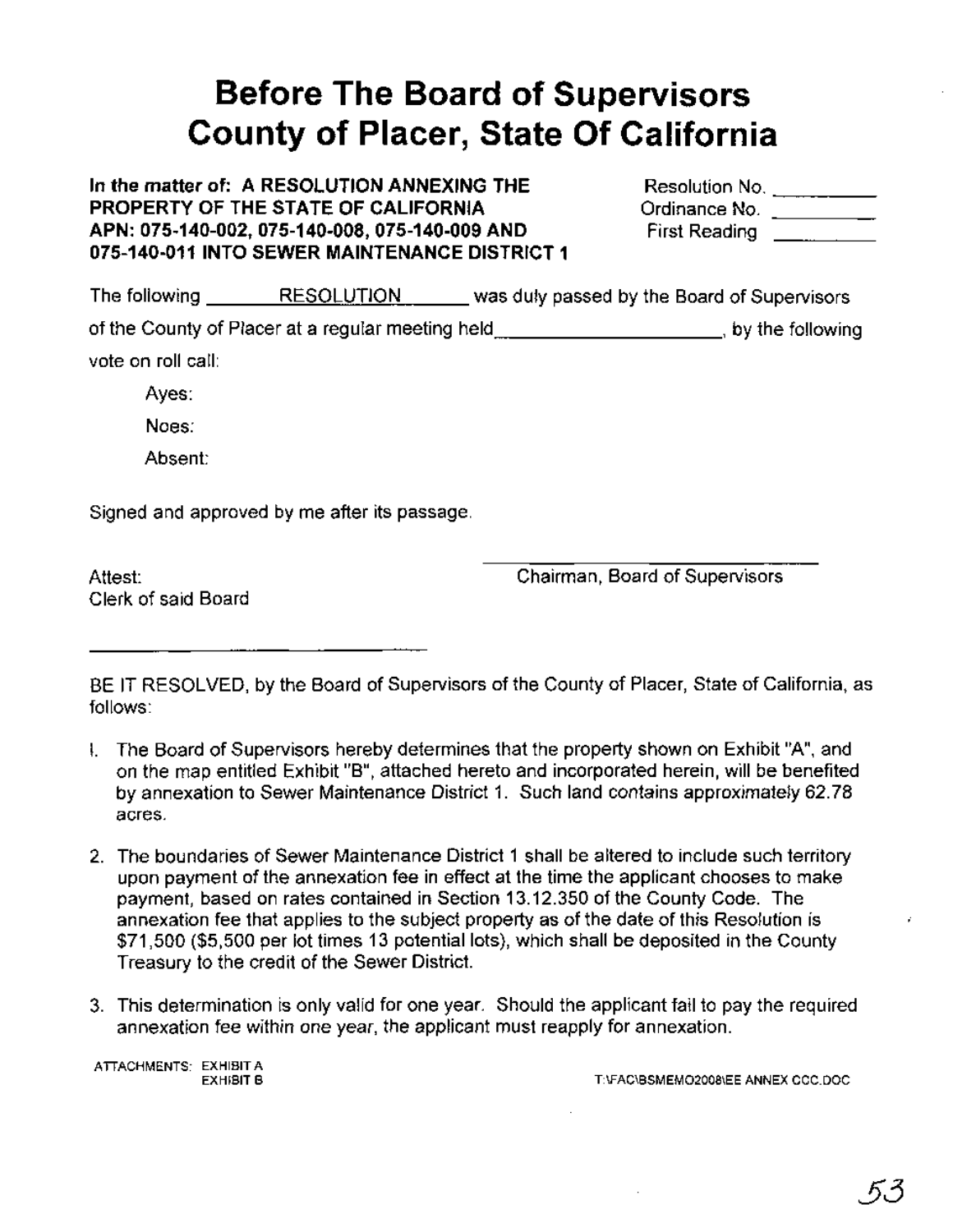#### LEGAL DESCRIPTION OF CALIFORNIA CONSERVATION CAMP AUBURN SEWER ANNEXATION SEWER MAINTENANCE DISTRICT NO.1, ANNEXATION NO. 135

#### EXHIBIT "A"

THE LAND REFERRED TO HEREIN BELOW IS SITUATED IN THE UNINCORPORATED AREA, COUNTY OF PLACER, STATE OF CALIFORNIA, AND IS DESCRIBED AS FOLLOWS:

#### Parcel One:

The West seven-eighths of the Northeast quarter of the Southwest quarter (W 7/8 of NE 1/4 of SW 1/4) of Section 10, T.13 N., R. 8 E., M.D.B.&M. Containing 35.22 Acres. APN: 075-140-002-000

#### Parcel Two:

Beginning at the Northeast corner of the Southeast guarter of the Southwest quarter of Section 10, Township 13 North, Range 8 East, M.D.B.&M., from which the South quarter corner of said Section 10 bears South 0°14'17" East 1318.12 feet and running thence from said Northeast corner and along the North line of said Southeast quarter of the Southwest quarter South 88°15'21" West 922.80 feet to the centerline ofthe sixty foot wide access road to the Iron Mine Conservation Camp; thence along said centerline South 0°24' West 233.09 feet; thence South 20°02' West 104.45 feet; thence leaving said. centerline North 88°15'21" East 961.59 feet to the East line of said Southeast quarter of the Southwest quarter; thence North 0°14'17" West 330.00 feet to the point of beginning. Containing 7.04 Acres. APN: 075-140-009-000

#### Parcel Three:

The East 330 feet of the Northwest quarter of the Southwest quarter, the North 330 feet of the East 330 feet of the Southwest quarter of the Southwest quarter, and that portion of the North 330 feet of the Southeast quarter of the Southwest quarter lying West of the centerline of a sixty foot wide access road to the Iron Mine Conservation Camp all in Section 10, Township 13 North, Range 8 East, M.D.B.&M., and particularly described as follows:

Beginning at the Northwest corner of the Northeast quarter of the Southwest quarter of said Section 10 and running thence along the West line of said quarter-quarter South 0°30'08" East 1317.52 feet; thence along the South line of said quarter-quarter North 88°15'21" East 404.93 feet to the centerline of said Iron Mine Road; thence along said centerline South 0°24' West 233.09 feet; thence South 20°02' West 104.45 feet to the South line of the North 330 feet of the Southeast quarter of the Southwest quarter of said Section 10; thence leaving said road and running along said South line and its Westerly projection South 88°15'21" West 694.61 feet to the Southwest corner of the North 330 feet of the East 330 feet of the Southwest quarter of the Southwest quarter of said Section 10; North 0°30'08" West 1647.42 feet to the North line of the Southwest quarter of said Section 10; thence North 88°14'12" East 330.00 feet to the point of beginning. Containing 15.49 Acres.

APN: 075-140-008-000

#### Parcel Four:

The East one eighth of the Northeast quarter of the Southwest quarter of Section 10, Township 13 North, Range 8 East, M.D.B&M.

Containing 5.03 Acres. APN: 075-140-011-000 .

Total Acres: 62.78 Acres



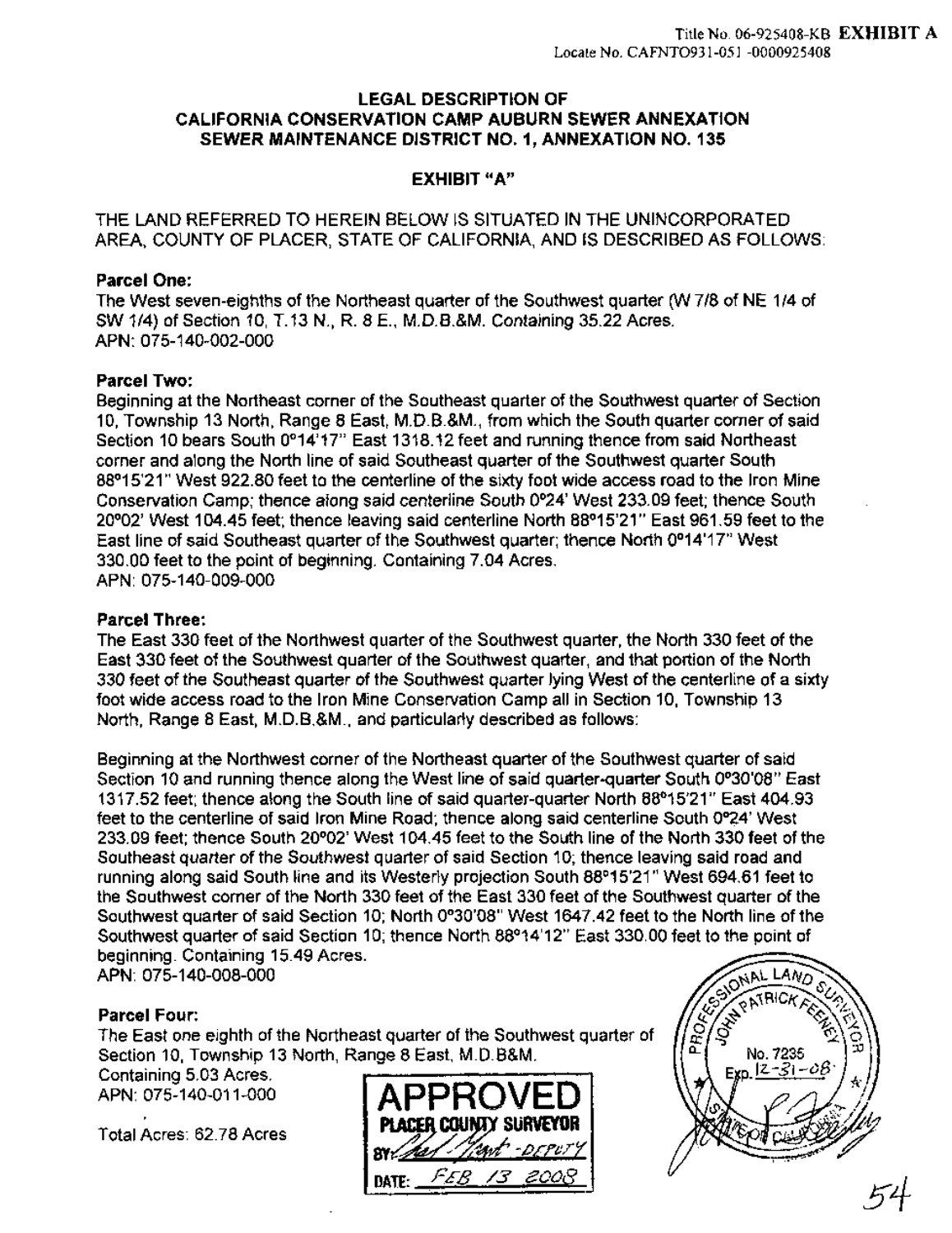EXHIBIT B